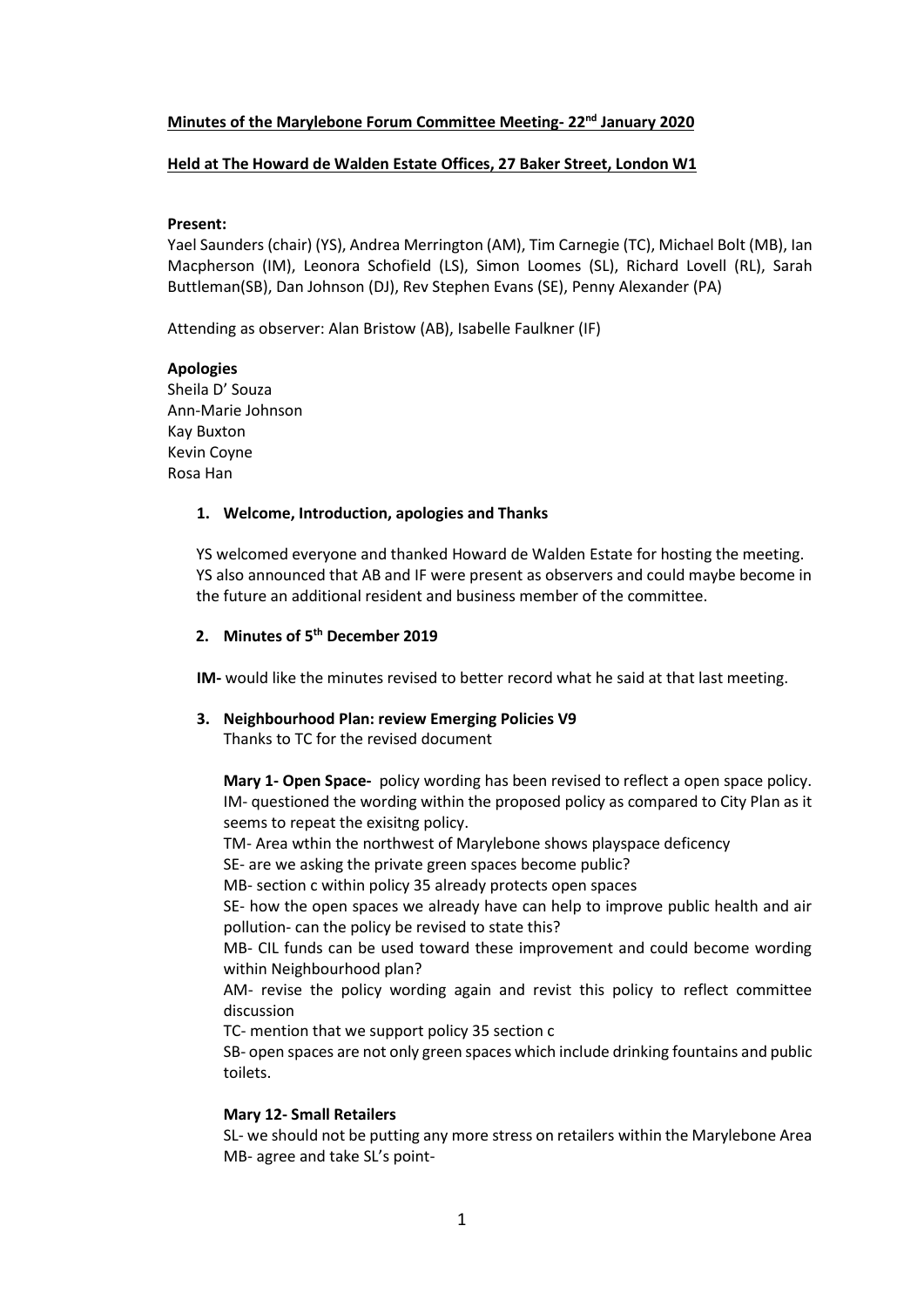TC- there is a link on the document on policies sent before Christmas that everyone can adapt.

TC- has looked at this and drafted a policy with a map and photos to show where there may be an opportunity to have a change of use to residential or office

SL- greater flexibility to allow for units to continue to be in use without remaining empty for long

SL- raised the point of the current planning policy restricting the amount of non-A1 uses in a row could delay or prevent the re-occupation of empty shops where retail demadn is already weak.

YS- agreed policy to be re-worded

## **Mary 11**

SL- still has an issue of this policy creating economic constraints- we need to be providing more flexible space for SME's etc as this is way the market changing MB- Concern from Marylebone Association Members and it has been raised DJ- as long as this policy has the most flexibility then it can be supported AM-are we just trying to protect lateral conversions and demolition of unlisted buildings of merit with this policy?

IM- We need to reference current evidence to support the policy

SL- we all want the same thing- to protect small business

YS- this policy is to be re-worded

### **Edgware Road- Mary 13**

SL- and KB had a meeting with Gerald Eve and SL will share this note with YS to share with committee members for futher comment.

TC- We need to be sure that this policy does not create displacement

SB- can this include the old Marylebone Road?

YS- this is included

### **Mary 9- Trees**

YS- It was suggested and agreed that sub-committee would be formed- DJ, AM and TC to draft this policy as part of Mary 1

### **Mary 5 – Basements**

All agreed this policy going forward

### **Mary 6- Retained Façade**

AM and SL have not agreed this policy

MB- It is unlikely that we are going to get agreement from the businesses- therefore The Marylebone Association has agreed that this policy can be parked subject to resolution and agreement of other policies included within the plan.

## **Mary 7- Car Parking-**

TC and SB- met and have slimmed down this policy and TC reviewed this AM- Did we want to add anything on car club membership- TC covered in current City Plan policy

SE- bike hire- can we create a policy on this much like the rickshaws? AM – this can't be a policy but can form wording within the plan to say that we don't support this within our neighbourhood area.

YS- policy agreed